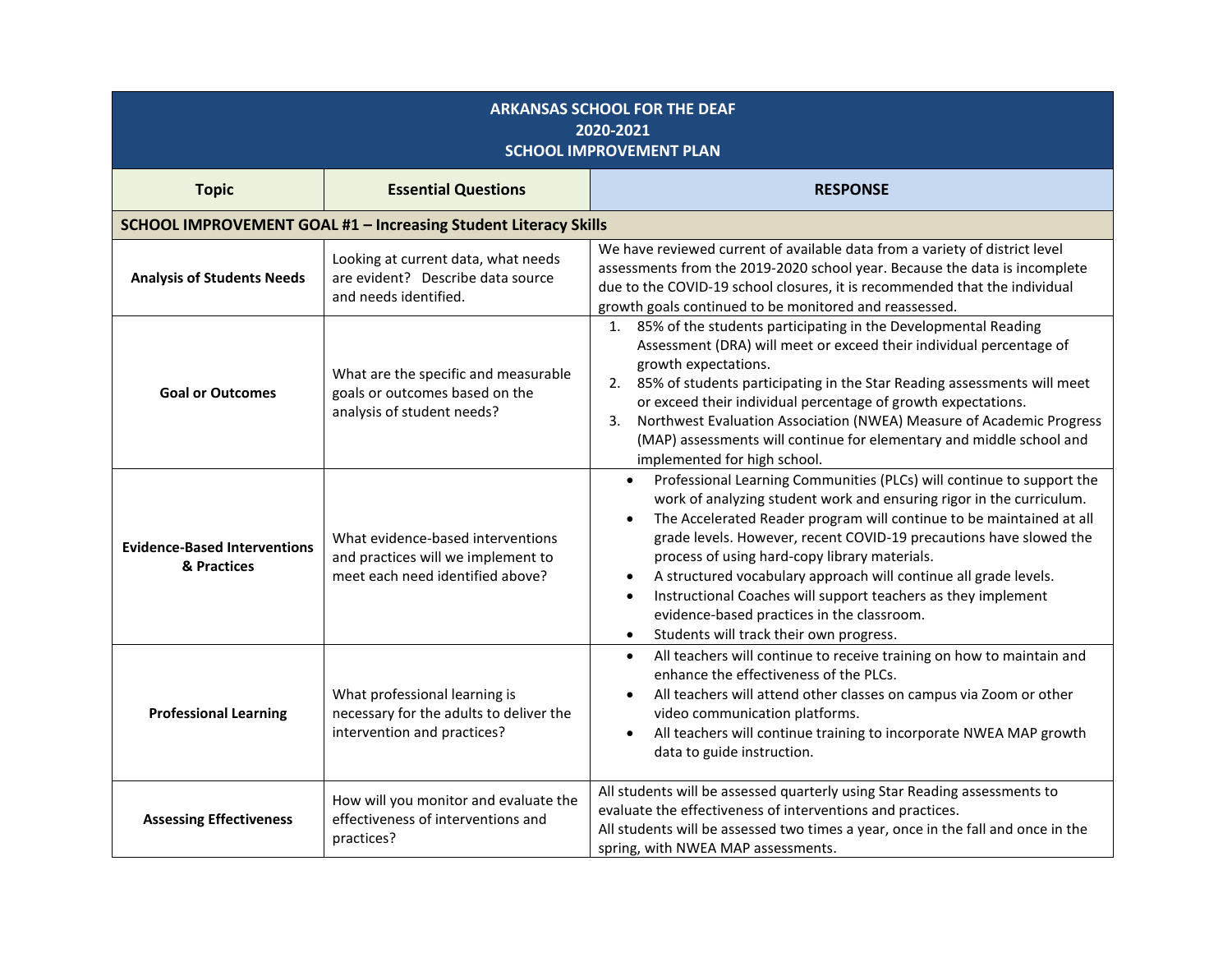| <b>Implementation Timeline</b>                     | What is the implementation timeline<br>for training, intervention & practices,<br>and assessing effectiveness? | PLCs will meet regularly to discuss student work and/or teaching strategies.<br>Data will be reviewed regularly by students, teachers, and parents.                                                                                                                                                                                                                                                                                                                                 |
|----------------------------------------------------|----------------------------------------------------------------------------------------------------------------|-------------------------------------------------------------------------------------------------------------------------------------------------------------------------------------------------------------------------------------------------------------------------------------------------------------------------------------------------------------------------------------------------------------------------------------------------------------------------------------|
|                                                    | <b>SCHOOL IMPROVEMENT GOAL #2 - Increasing Student Math Skills</b>                                             |                                                                                                                                                                                                                                                                                                                                                                                                                                                                                     |
| <b>Analysis of Students Needs</b>                  | Looking at current data, what needs<br>are evident? Describe data source<br>and needs identified.              | We have reviewed current data from the Star Math test scores from the 2019-<br>2020 school year. Because the data is incomplete due to the COVID-19 school<br>closures, it is recommended that the individual growth goals continued to be<br>monitored and reassessed.                                                                                                                                                                                                             |
| <b>Goal or Outcomes</b>                            | What are the specific and measurable<br>goals or outcomes based on the<br>analysis of student needs?           | 85% of the students participating in the Star Math assessments will meet<br>1.<br>or exceed their individual percentage of growth expectations.<br>2. 85% of the students participating in the NWEA MAP assessments will<br>meet or exceed their individual percentage of growth expectations.<br>Students will increase their overall use of math computational and<br>3.<br>problem-solving skills.                                                                               |
| <b>Evidence-Based Interventions</b><br>& Practices | What evidence-based interventions<br>and practices will we implement to<br>meet each need identified above?    | PLCs will be established to support the work of analyzing student work<br>$\bullet$<br>and ensuring rigor in the curriculum.<br>IXL Learning Math diagnostic at all grade levels.<br>$\bullet$<br>A structured approach will be adopted at all grade levels.<br>$\bullet$<br>Instructional Coaches will support teachers as they continue<br>$\bullet$<br>implement evidence -based practices in the classroom.<br>Students will continue to track their own progress.<br>$\bullet$ |
| <b>Professional Learning</b>                       | What professional learning is<br>necessary for the adults to deliver the<br>intervention and practices?        | All teachers will continue to receive training on how to maintain and<br>$\bullet$<br>enhance the effectiveness of the PLCs.<br>ASD will provide support through instructional coaching.<br>$\bullet$                                                                                                                                                                                                                                                                               |
| <b>Assessing Effectiveness</b>                     | How will you monitor and evaluate the<br>effectiveness of interventions and<br>practices?                      | All students will be assessed quarterly using Star Math Assessments to evaluate<br>the effectiveness of interventions and practices.                                                                                                                                                                                                                                                                                                                                                |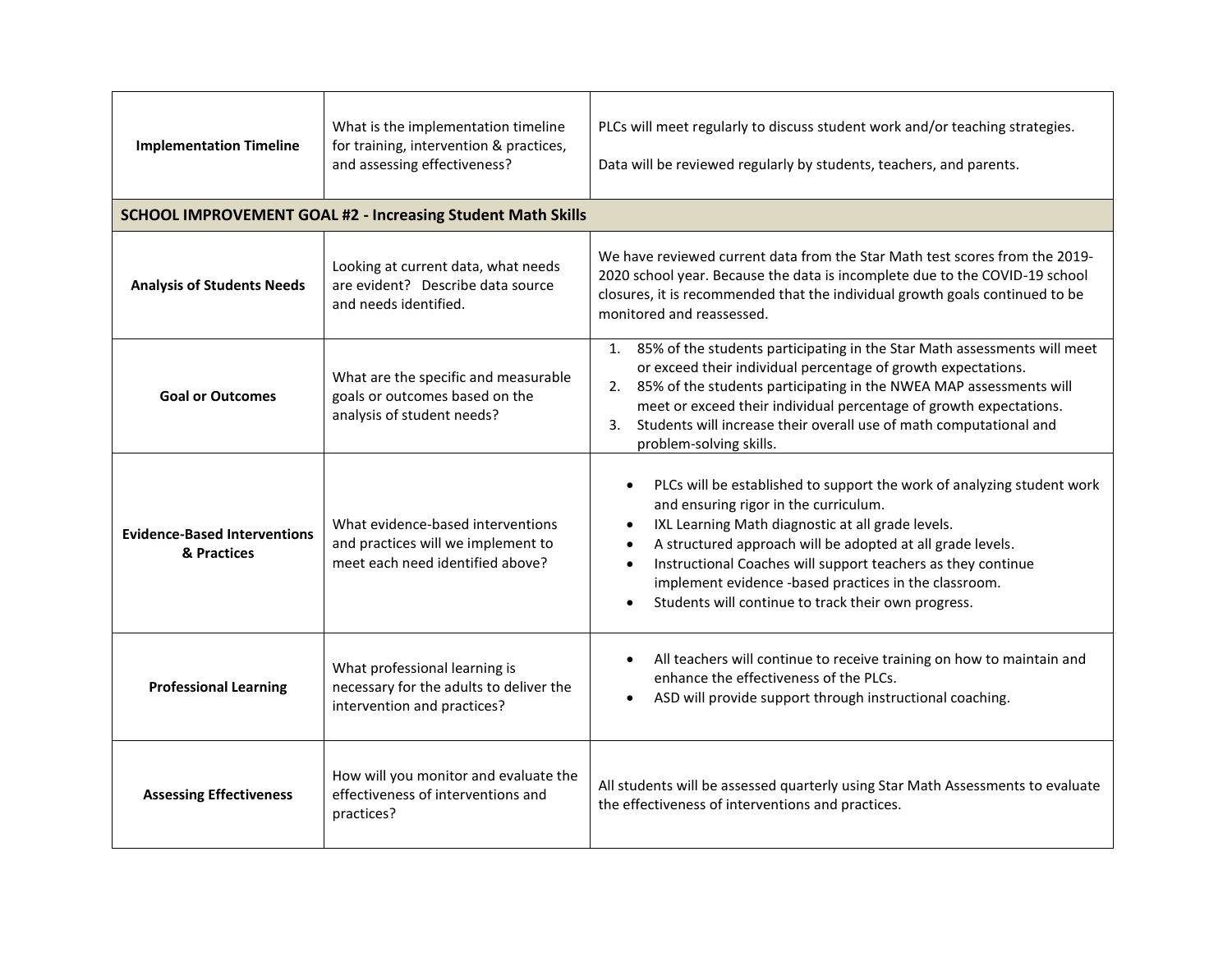| <b>Implementation Timeline</b>                     | What is the implementation timeline<br>for training, intervention & practices,<br>and assessing effectiveness? | PLCs will meet regularly to discuss student work and/or teaching strategies.<br>Data will be reviewed regularly by students, teachers, and parents.                                                                                                                                                                |
|----------------------------------------------------|----------------------------------------------------------------------------------------------------------------|--------------------------------------------------------------------------------------------------------------------------------------------------------------------------------------------------------------------------------------------------------------------------------------------------------------------|
|                                                    | SCHOOL IMPROVEMENT GOAL #3 - Improved American Sign Language (ASL) Skills                                      |                                                                                                                                                                                                                                                                                                                    |
| <b>Analysis of Students Needs</b>                  | Looking at current data, what needs<br>are evident? Describe data source and<br>needs identified.              | We have reviewed current data from the ASL Receptive Expressive Skills Test<br>scores from the 2019-2020 School Year. Because the data is incomplete due to<br>the COVID-19 school closures, it is recommended that the individual growth<br>goals continued to be monitored and reassessed.                       |
| <b>Goal or Outcomes</b>                            | What are the specific and measurable<br>goals or outcomes based on the<br>analysis of student needs?           | 85% of students will meet or exceed their individual percentage of growth as<br>measured by their ASL Receptive Expressive Skills Test scores.                                                                                                                                                                     |
| <b>Evidence-Based Interventions</b><br>& Practices | What evidence-based interventions<br>and practices will we implement to<br>meet each need identified above?    | PLCs will continue to support the work of analyzing student work and<br>$\bullet$<br>ensuring rigor in the curriculum.<br>Additional intervention will be given to students who are identified as<br>$\bullet$<br>needing supplementary language supports.<br>Students will track their own progress.<br>$\bullet$ |
| <b>Professional Learning</b>                       | What professional learning is<br>necessary for the adults to deliver the<br>intervention and practices?        | All teachers will continue to receive training on how to maintain and<br>enhance the effectiveness of the PLCs.<br>All teachers will present an analysis based on training received, with<br>online or in person, related to their subject area.                                                                   |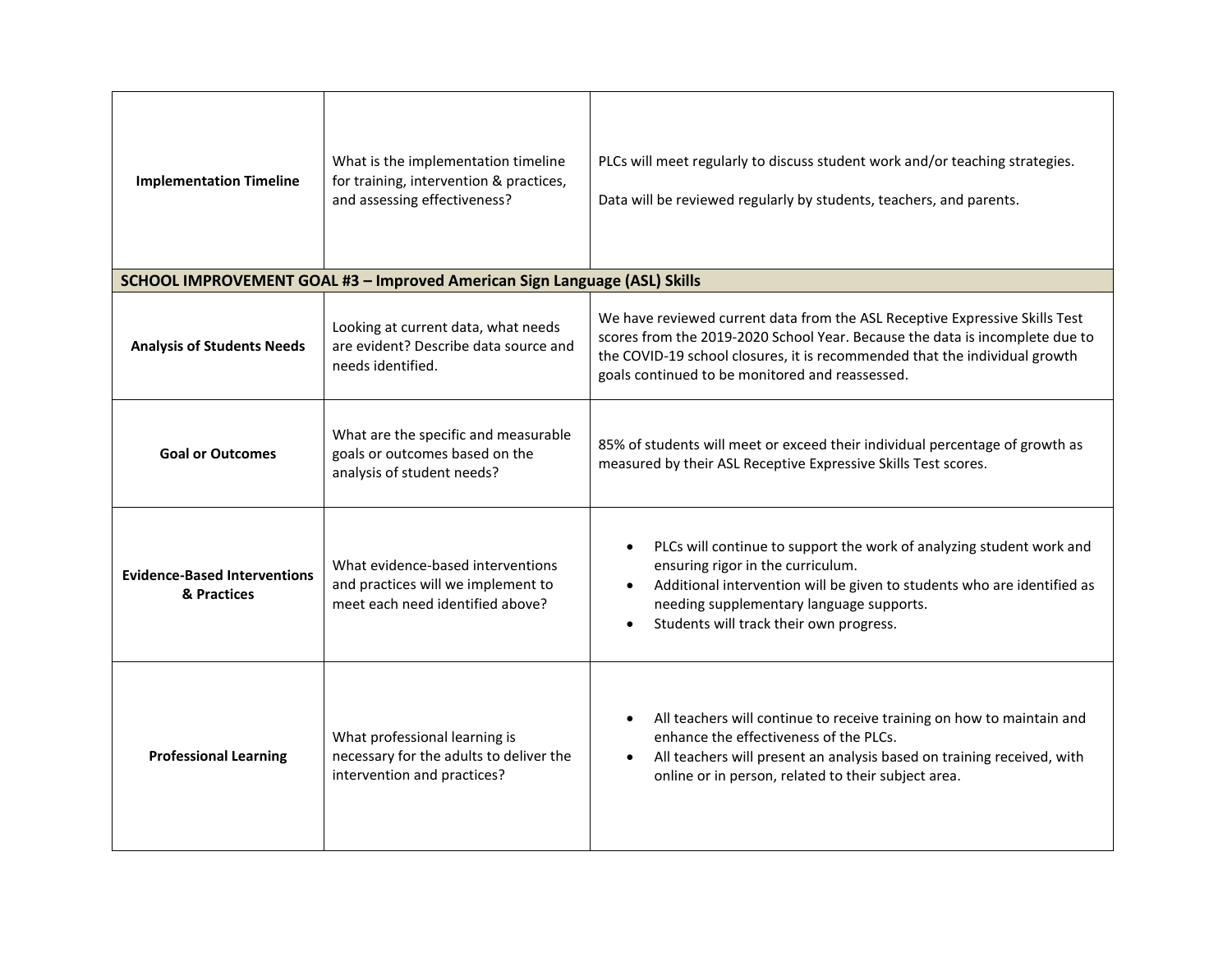| <b>Assessing Effectiveness</b>                     | How will you monitor and evaluate the<br>effectiveness of interventions and<br>practices?                      | All students will be assessed at least once per semester using ASL Receptive<br>Expressive Skills Test to evaluate the effectiveness of interventions and<br>practices.                                                                                                                                                                                                                                                                                        |
|----------------------------------------------------|----------------------------------------------------------------------------------------------------------------|----------------------------------------------------------------------------------------------------------------------------------------------------------------------------------------------------------------------------------------------------------------------------------------------------------------------------------------------------------------------------------------------------------------------------------------------------------------|
| <b>Implementation Timeline</b>                     | What is the implementation timeline<br>for training, intervention & practices,<br>and assessing effectiveness? | PLCs will meet regularly to discuss student interventions and methods of<br>implementation.                                                                                                                                                                                                                                                                                                                                                                    |
|                                                    | <b>SCHOOL IMPROVEMENT GOAL #4 Student School Climate</b>                                                       |                                                                                                                                                                                                                                                                                                                                                                                                                                                                |
| <b>Analysis of Students Needs</b>                  | Looking at current data, what needs<br>are evident? Describe data source<br>and needs identified.              | We have reviewed current data from the Student Survey from the 2019-2020<br>School Year. The needs of the students will continue to be monitored for<br>growth in the Positive Behavioral Interventions and Supports (PBIS) system.                                                                                                                                                                                                                            |
| <b>Goal or Outcomes</b>                            | What are the specific and measurable<br>goals or outcomes based on the<br>analysis of student needs?           | 1. 85% of Students will report that ASD has a positive and welcoming<br>learning.<br>Between the beginning and end of the school year-during which time<br>2.<br>the bullying prevention program is implemented-student self-<br>reporting of school-based bullying incidents in the previous 30 days<br>will be reduced by 30%.<br>By May 2020, 30% increase in the parent population reporting that the<br>3.<br>school climate is positive for their child. |
| <b>Evidence-Based Interventions</b><br>& Practices | What evidence-based interventions<br>and practices will we implement to<br>meet each need identified above?    | PLCs will support the work of analyzing student work and ensuring<br>$\bullet$<br>engagement in the classroom.<br>The PBIS system will continue to provide behavioral supports<br>$\bullet$<br>throughout the school year.                                                                                                                                                                                                                                     |
| <b>Professional Learning</b>                       | What professional learning is<br>necessary for the adults to deliver the<br>intervention and practices?        | All teachers will continue to receive training on how to maintain and<br>$\bullet$<br>enhance the effectiveness of the PLCs.<br>All teachers will attend other classes on campus via Zoom or other<br>video communication platforms.                                                                                                                                                                                                                           |
| <b>Assessing Effectiveness</b>                     | How will you monitor and evaluate the<br>effectiveness of interventions and<br>practices?                      | Students will be assessed once per semester by student satisfactory survey<br>and/or focus groups.                                                                                                                                                                                                                                                                                                                                                             |